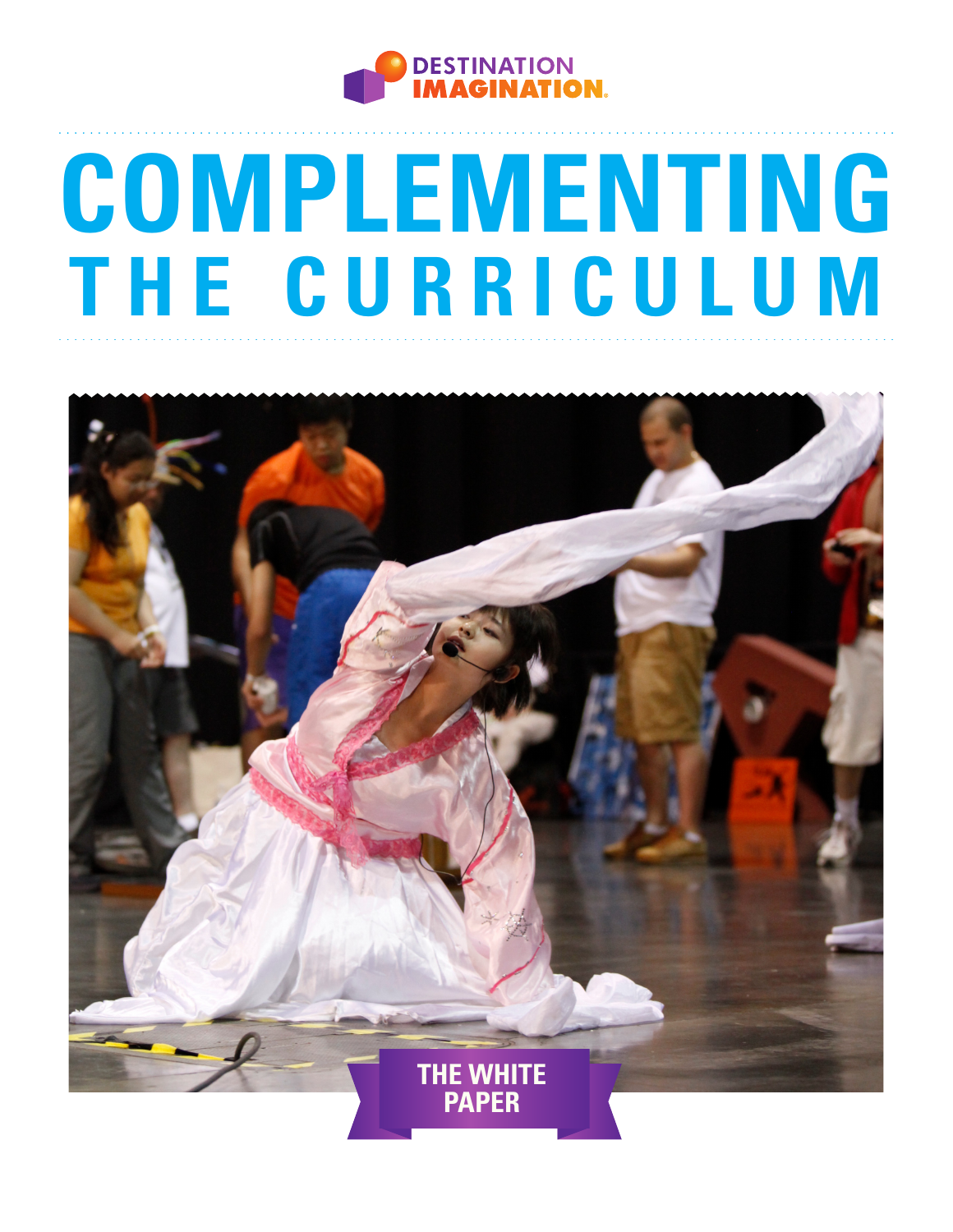### **Executive Summary**

Destination Imagination, Inc. is a 501(c)(3) non-profit organization that creates programs to teach the creative process. Our namesake program is an educational program where student teams solve open-ended Challenges and can present their solutions at tournaments.

Since its inception, Destination Imagination, Inc. has grown from a non-profit startup into an organization that offers programs for students of all ages across the United States and in more than 30 countries. The organization has more than 1.5 million alumni. Today, more than 125,000 children and more than 38,000 adult volunteers take part in Destination Imagination, Inc. programs each year.

## **The Urgent Issue**

The future of our students, workforce, nation and world is on the line. Our students are preparing to enter a dramatically changing workplace, one that will require a new, dynamic skill set. A 2006 poll of 431 employers around the world reported "workers of the incoming generation… sorely lack in workplace skills." Three-fourths of these employers judged creativity and innovation to be among the top-five skills needed for success, and they believe these skills will continue to increase in importance for future graduates (eSchool News, October 2006). According to a growing cadre of government, business and academic thinkers, the "new basic skills of the 21st century" are creativity, innovation, teamwork, communication and the ability to manage change.

Here's the problem: educators and parents today are not prepared to foster these skills. Even our youngest parents and educators grew up in a remarkably different world than that of their children.

Traditional education is in urgent need of complementary programs focused on teaching students how to be worldclass innovators and critical thinkers. Destination Imagination fills that need. As participants create solutions to Destination Imagination Challenges, they learn a remarkable set of skills, tools and methods that transforms the way they solve problems for the rest of their lives. Research and independent studies have taught us it is possible to transform the way a person thinks and interacts with others. We have seen how the our programs can positively affect the way that our participants approach problems and find solutions. Destination Imagination, Inc. is at the forefront of a movement to get beyond the rhetoric and meet the challenge of preparing all young people for the future.

# **Imagine the Possibilities**

Destination Imagination, Inc. is in the vanguard with other thought-leaders who say we need to shift our educational and business focus toward process. Too often, our children are left with the idea that higher achievement simply means trying harder or working longer. However, success does not often stem from more work, but rather in changing tactics in other words, working differently and more effectively. Dramatically different results can happen, but only if we focus on the nature of the process with which we approach and solve problems.

In the 21st century, we will reach our greatest achievements only by re-imagining our current approaches. Destination Imagination program participants learn to innovate solutions by taking unique approaches to problems. The creative process releases them from the constraints, limitations and over-reliance on linear thinking to which they are bound.

Our past and current corporate sponsors share our view of shifting the traditional culture and way of thinking in schools and in the workforce. Among our esteemed sponsors are: 3M Corporation, Ameresco, Thinkfun, Motorola Mobility Foundation and Motorola Solutions Foundation. Past sponsors include the National Dairy Council, the Association of Equipment Manufacturers, Federal Express, Best Buy, Velcro USA and Bank of America.

## **The Destination Imagination Program**

Destination Imagination is a fun, inquiry-guided group learning program that begins with the fall school semester each year. Elementary, middle and high school students form teams of up to seven members, and each team selects one of seven Challenges. With the guidance of a teacher or parent as Team Manager, each team creates an action plan and works together for weeks or months to develop and create a solution to the Challenge's proposed problem. From the U.S to China, Poland, Colombia and Brazil, student creativity is unleashed in astonishing ways under the auspices of Destination Imagination.

Each year, 1,200 teams advancing from local, state, and country-level tournaments earn a spot at Destination Imagination's Global Finals, held in May at the University of Tennessee in Knoxville.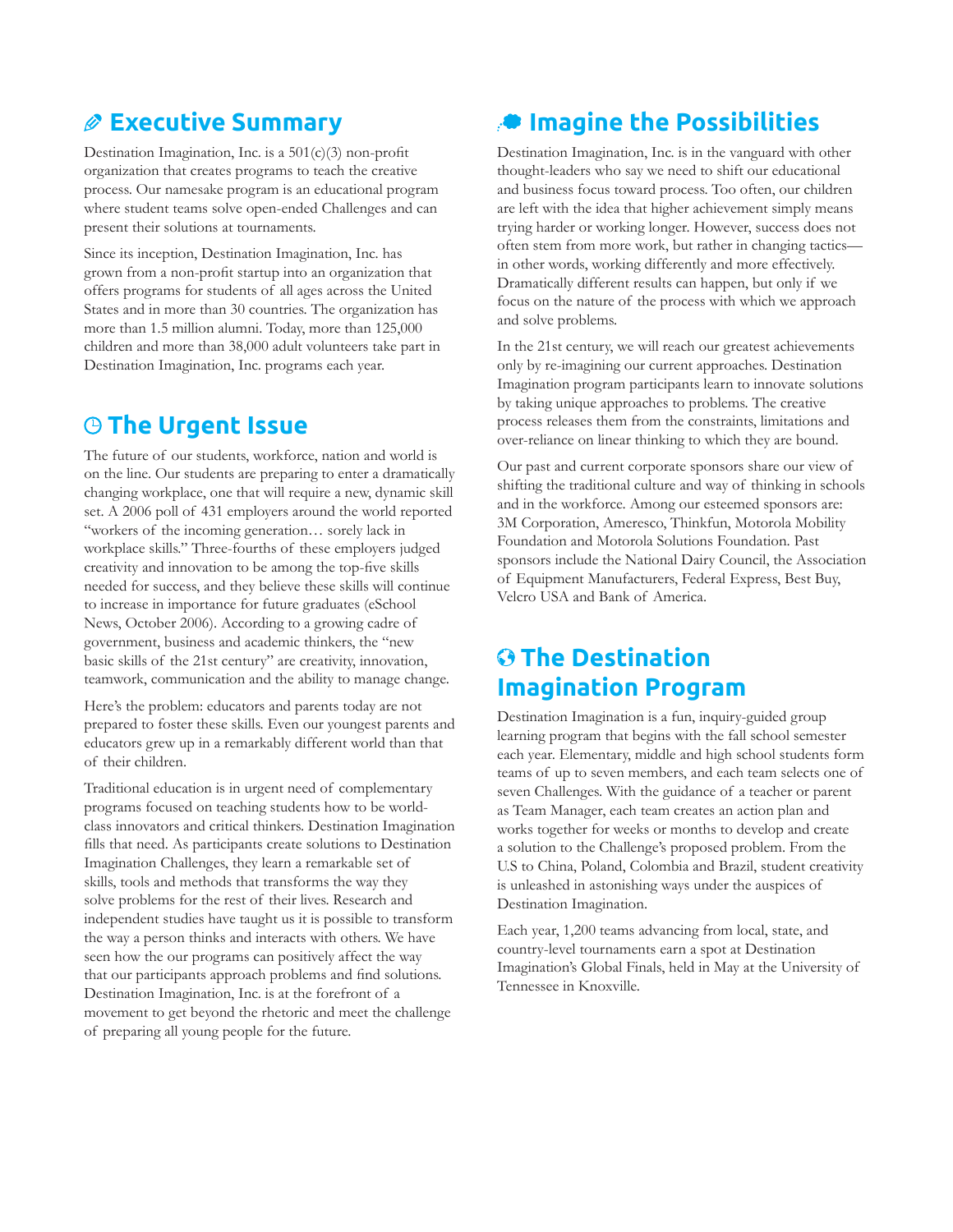## **R** The Argument for **Destination Imagination**

#### **Destination Imagination is recognized for developing a new caliber of educational programming.**

We have garnered partners like 3M and Ameresco because of our commitment to developing engaging, educational Challenges. Our award-winning program is connected to national educational standards, and our Challenges engage students, create workforce development opportunities, and lead to scholarships, internships and increased interest in specific industries. Participants gain a corporate audience interested in new talent, and they have invaluable experiences that will affect them for years to come.

#### **Destination Imagination is focused on cultivating 21stcentury skills through the creative process.**

Students must learn to adapt to change and apply their personal skills to achieve their future goals. Our Challenges are developed every year by volunteers who are experts in their given fields. Our development cycle ensures our subject matter is relevant to current trends and participants never have the same experience twice. Our participants learn to see the similarities between problems they face, and they learn to apply the creative process to solve those problems.

#### **Destination Imagination teaches in fun and rewarding environments.**

Destination Imagination stresses process above outcome. Participants learn to work together in comfortable settings like their homes or schools, and we provide materials so every team can learn the creative process on their own timetable. Teams present their Challenge solutions to live audiences in fun-filled tournaments, where our Appraisers are trained to reward points to teams for their achievements.

#### **Destination Imagination encourages teams to take complete ownership of their solutions.**

Because of that ownership, our participants become engaged with learning the creative process on their own terms, so they can apply the process when they face problems in the future.

#### **Destination Imagination Challenges are varied and multifaceted.**

Our Challenges are developed for a wide range of student interests, and every student can participate in Destination Imagination. Our Challenges have evolved over time to better complement traditional school curricula for a more complete educational experience. We currently offer a Technical Challenge, Scientific Challenge, Fine Arts Challenge, Improvisational Challenge, Structural Challenge and Service-Learning Challenge. We also provide a noncompetitive Early Learning Challenge.

# **Join the Movement**

We invite you to join Destination Imagination in giving students everywhere the opportunity to learn in ways you or they may have never considered. We know that once you take the first step, you will be hooked, and like so many others, you'll come back again and again. Help us bring the creative process to all students, and take part in an extraordinary community-based experience. Visit our website at DestinationImagination.org for more information.